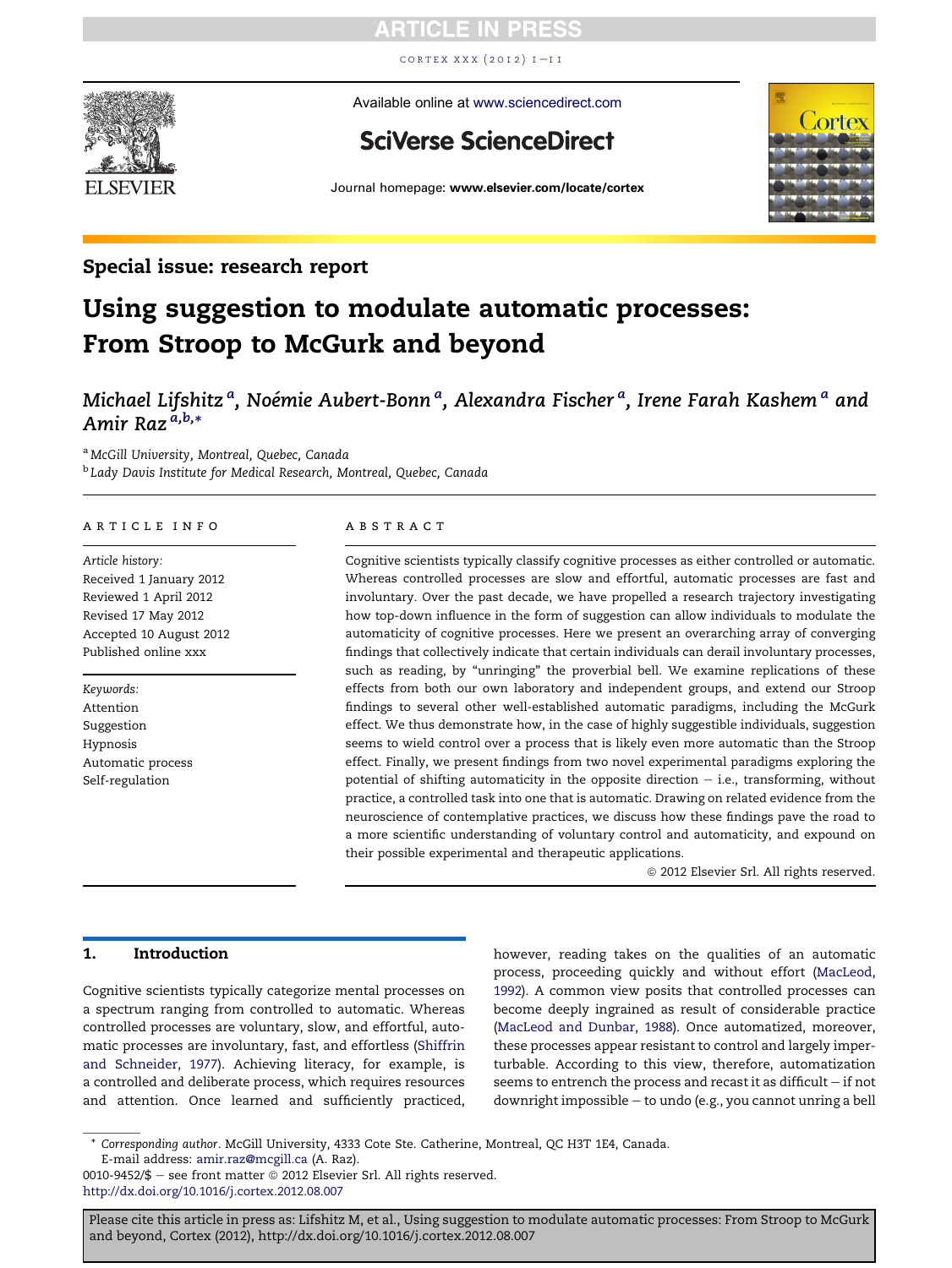<span id="page-1-0"></span>**2** cortex xxx (2012)  $I-I$ 

that has rung). While many researchers have investigated how controlled processes may become automatic, only a few recent reports have examined whether and how automatic processes can de-automatize and return into the purview of control [\(Raz](#page-10-0) [and Buhle, 2006](#page-10-0)).

Over the past decade, we have propelled a research trajectory investigating how atypical attention, in the form of hypnotic, posthypnotic, and nonhypnotic suggestion, can allow individuals to modulate the automaticity of cognitive processes. We have demonstrated that altered planes of attention can unring the proverbial bell, derailing processes previously considered ballistic and impervious to willful intervention, such as reading (e.g., [Raz and Campbell, 2011](#page-10-0); [Raz et al., 2002\)](#page-10-0). Although some researchers were able to elicit such de-automatization in individuals but found the wholesale effect more elusive, we, together with several independent groups, have reported numerous replications of these experimental findings. Recent neuroimaging assays have begun to unravel the mechanisms of de-automatization and suggestion [\(Casiglia et al., 2010;](#page-8-0) [Raz et al., 2005](#page-10-0); [Terhune et al.,](#page-10-0) [2010\)](#page-10-0), while behavioral accounts have expanded the scope and generalizability of these findings [\(Augustinova and](#page-8-0) [Ferrand, 2012;](#page-8-0) [Iani et al., 2006](#page-9-0), [2009;](#page-9-0) [Parris et al., 2012;](#page-10-0) [Raz](#page-10-0) [et al., 2006](#page-10-0)). Here, we outline this course of research and report data from three novel experimental paradigms that push the boundaries of modulating automaticity. We review these findings and discuss their implications for the scientific understanding and applications of automaticity and cognitive control.

#### 2. Suggestion overrides the Stroop effect

The Stroop paradigm constitutes a robust experimental demonstration of automaticity. It reveals the involuntariness of reading  $-$  proficient readers find it difficult to withhold accessing word meaning regardless of instructions to attend to ink color only ([Stroop, 1935](#page-10-0)). When the ink color and the color word are incongruent (e.g., the word BLUE inked in red), participants are generally slower and less accurate to name the ink color compared to when stimuli are either congruent (e.g., the word RED inked in red) or neutral (e.g., the word LOT inked in red). The difference between responses to congruent and incongruent trials makes up the Stroop effect. One of the most widely studied tasks in the attention literature, the Stroop paradigm constitutes the "gold standard" of automatic tasks [\(MacLeod, 1991](#page-9-0)). The word-color interference effect illustrates how processing of irrelevant information takes place even when it is unfavorable to the task at hand. Because the Stroop effect is a ballistic attentional phenomenon that persists despite repeated exposure, most cognitive scientists concur that processing printed linguistic stimuli is inevitable for skilled readers ([MacLeod, 1992](#page-9-0)).

The Stroop paradigm provides a useful vehicle for studying the influence of suggestion on automatic processes. A number of reports have challenged the automaticity of the Stroop effect, demonstrating significant reduction of Stroop interference as a function of specific instructions or context manipulations ([Besner, 2001;](#page-8-0) [Besner and Stolz, 1999a,](#page-8-0) [1999b](#page-8-0), [1999c;](#page-8-0) [Besner et al., 1997](#page-8-0); [Dishon-Berkovits and Algom, 2000](#page-9-0);

Kuhl and Kazén, 1999; [Long and Prat, 2002](#page-9-0); [Melara and Algom,](#page-9-0) [2003;](#page-9-0) [Pansky and Algom, 2002;](#page-10-0) [Sharma et al., 2010;](#page-10-0) [Goldfarb](#page-9-0) [et al., 2011](#page-9-0)). Despite selective criticisms ([Neely and Kahan,](#page-9-0) [2001\)](#page-9-0), these collective findings intimate that factors such as memory, emotion, and attention may influence automatic processing in Stroop-like situations. Thus, we wanted to see whether a posthypnotic suggestion for alexia  $-$  asking participants to view word stimuli as meaningless symbols of a foreign language  $-$  could derail a classic Stroop effect in highly suggestible individuals.

Increasingly prominent in cognitive neuroscience, hypnosis refers to an altered plane of awareness characterized by attentive-receptive concentration and heightened response to suggestion ([Oakley and Halligan, 2009;](#page-9-0) [Raz and](#page-10-0) [Shapiro, 2002](#page-10-0)). Brief verbal suggestions can allow highly hypnotic suggestible individuals (HHSs) to show profound alterations in their perception, emotion, thought, and action, including experiencing visual hallucinations and relinquishing control over voluntary motor actions [\(Kihlstrom, 2008\)](#page-9-0). Although hypnotic induction procedures typically lead to slight increases in suggestibility, HHSs often respond similarly to suggestions in the absence of a formal induction (for a discussion on the definition of hypnosis in light of such caveats, see [Kirsch et al., 2011](#page-9-0)). Posthypnotic suggestion refers to a condition following termination of the hypnotic experience, wherein a pre-arranged cue prompts subjects to alter their behavior or perception in response to a suggestion made during the hypnotic episode. By obviating confounding factors associated with the hypnotic ritual, posthypnotic suggestion provides a particularly potent instrument for elucidating the processes underlying common waking consciousness and cognition ([Raz, 2004\)](#page-10-0).

Our findings demonstrate that a specific suggestion to see word stimuli as meaningless symbols can significantly reduce ([Raz and Campbell, 2011;](#page-10-0) [Raz et al., 2005](#page-10-0), [2006](#page-10-0), [2007b](#page-10-0)) and, in some cases, may even eliminate<sup>1</sup> [\(Raz et al., 2003](#page-10-0), [2002](#page-10-0)) the Stroop effect. Several follow-up studies elucidate the potential mechanisms subserving this modulation. A dramatic change in optical accommodation constitutes one possible means by which suggestion might influence typical Stroop results. According to this view, suggestion may alter the muscle tone and resting state of the eye and consequently dampen visual input. This perspective is incongruent with the results of a study using a pharmaceutical agent to induce cycloplegia paralysis of the ciliary muscles of the  $eye -$  which replicated the influence of suggestion on Stroop interference even when researchers controlled for optical accommodation [\(Raz et al.,](#page-10-0) [2003\)](#page-10-0). Findings from a brain imaging study combining functional magnetic resonance imaging (fMRI) and event-related potentials (ERP), however, indicated that suggestion produced a generalized dampening in extra-striate regions, rather than a selective modulation of orthographic processing ([Raz et al., 2005](#page-10-0)). Thus, it appears that the suggestion, rather

<sup>&</sup>lt;sup>1</sup> Although limited statistical power prevents us from concluding formal elimination of Stroop interference, we loosely refer to elimination when, following suggestion, Stroop interference (i.e., incongruent reaction time minus neutral reaction time) was significantly smaller than without suggestion ( $p < .05$ ) and did not differ significantly from zero.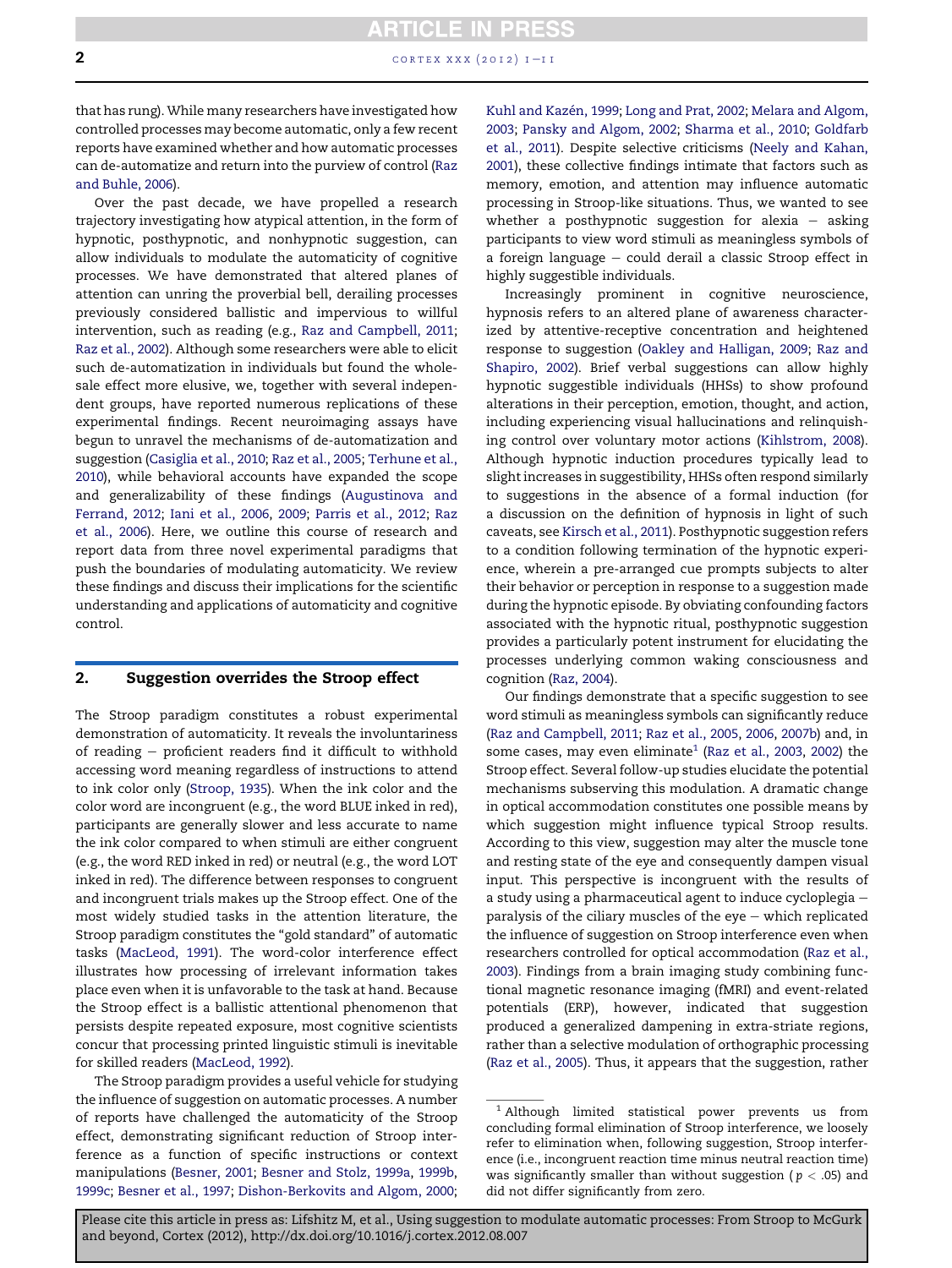### **ARTICLE IN PRESS** CORTEX XXX  $(2012)$   $I-I$  I

than altering the physical properties of the stimulus on the retina, modulates Stroop performance through an early topdown dulling of visual information. Complicating this view, however, a recent behavioral account reported that the alexia suggestion reduced interference on a standard Stroop task but did not influence performance on a "semantic" variant of the task (i.e., incongruent stimuli composed of a color-associated word  $-$  e.g., "sky"  $-$  printed in an incongruent color  $-$  e.g., in this case, green) [\(Augustinova and Ferrand, 2012](#page-8-0)). On one hand, the absence of a selective effect on semantic activation coheres with the aforementioned neuroimaging findings indicating that the influence of suggestion was not specific to orthographic processing [\(Raz et al., 2005](#page-10-0)). On the other hand, the previously observed generalized dampening of early visual information ([Raz et al., 2005](#page-10-0)) would lead naturally to the prediction that the suggestion should reduce interference in both standard and semantic Stroop tasks. Future studies exploring these nuances, therefore, would be necessary to elucidate at what stage in the processing hierarchy the suggestion takes effect.

Recently, we investigated the effects of negative priming (NP) in a Stroop paradigm to further tease apart the mechanisms of de-automatization ([Raz and Campbell, 2011\)](#page-10-0). NP is a robust measure consisting of a pair of trials wherein the ink color of the current stimulus is identical to the word ignored in the immediately preceding stimulus. In such trial pairs, participants typically respond more slowly than usual on the second trial because they must provide the particular color response that they had to inhibit on the preceding trial [\(Mayr](#page-9-0) [and Buchner, 2007](#page-9-0); [Neill, 1977\)](#page-9-0). We predicted that posthypnotic suggestion would reduce NP in HHSs compared to less hypnotically suggestible individuals (LHSs). NP is an advantageous supplementary index to Stroop performance because it is largely immune to volitional strategies that participants may adopt, and because influencing a stepwise procedure is extremely difficult to manage consciously [\(Tipper, 2001](#page-10-0)). We found that although suggestion reduced the Stroop effect in a large cohort, it hardly affected NP. Limited statistical power, however, likely restricted the sensitivity of our analysis, and we are currently examining this issue further by triangulating findings from converging imaging domains. Future studies probing NP would likely shed light on the cognitive underpinnings of altered Stroop performance as a function of suggestion ([MacLeod, 2011](#page-9-0); [Campbell and Raz,](#page-8-0) [2012](#page-8-0)).

In addition to our own studies ([Raz and Campbell, 2011](#page-10-0); [Raz](#page-10-0) [et al., 2005](#page-10-0), [2003,](#page-10-0) [2007b](#page-10-0), [2002](#page-10-0)), multiple independent reports have confirmed that suggestion can reduce Stroop interference in HHSs (see [Campbell et al., 2012;](#page-8-0) [Augustinova and](#page-8-0) [Ferrand, 2012](#page-8-0); [Casiglia et al., 2010](#page-8-0); [Parris et al., 2012](#page-10-0); [Raz](#page-10-0) [et al., 2006](#page-10-0); [Sun, 1994\)](#page-10-0). [Table 1](#page-3-0) provides a summary of the methods and findings of these various accounts (for a discussion of possible sources of outcome variability, see [Raz et al.,](#page-10-0) [2007b](#page-10-0)). A replication study conducted in an independent laboratory at the University of Connecticut extended our findings by showing that nonhypnotic suggestion (i.e., in the absence of a formal induction procedure) produced improvements in Stroop performance equivalent to those achieved with posthypnotic suggestion [\(Raz et al., 2006\)](#page-10-0). Recent studies from independent research groups ([Augustinova and Ferrand,](#page-8-0) [2012](#page-8-0)), including an as yet unpublished manuscript (Parris and Dienes, under review), corroborate the notion that suggestion can reduce Stroop interference in HHSs even outside of a hypnosis context. In addition, anecdotal case reports [\(MacLeod and Sheehan, 2003;](#page-9-0) [Schatzman, 1980](#page-10-0)) and unpublished informal accounts (e.g., Thalia Wheatley, personal communication, 2002; Stanley Fisher, personal communication, 2000) support the removal of the Stroop effect among specific individuals. Thus, converging evidence demonstrates the influence of suggestion on Stroop performance and intimates that such effects may extend beyond the domain of hypnosis.

Independent studies indicate that suggestion may govern additional automatic processes besides the Stroop effect. For example, posthypnotic suggestion improved performance on two classic visual attention paradigms probing involuntary response conflict: the Flanker [\(Iani et al., 2006](#page-9-0)) and Simon [\(Iani](#page-9-0) [et al., 2009](#page-9-0)) tasks. One of these accounts, moreover, showed that a comparable nonhypnotic suggestion hardly influenced the Flanker effect [\(Iani et al., 2006](#page-9-0)). Differences in wording between the posthypnotic and nonhypnotic suggestions, however, may explain why this study failed to show an effect of nonhypnotic suggestion whereas other studies have demonstrated such effects using a Stroop paradigm [\(Augustinova and Ferrand, 2012;](#page-8-0) [Raz et al., 2006;](#page-10-0) Parris and Dienes, under review). Further extending the potential of deautomatization, a recent study used posthypnotic suggestion to override perceptual integration in a single highly hypnotically suggestible face-color synesthete, eliciting concomitant alterations in her ERP profile [\(Terhune et al., 2010](#page-10-0)). Thus, the potential to unring the bell using suggestion seems to generalize beyond the Stroop effect and offers intriguing prospects for further cognitive and applied investigations.

#### 3. Gaining control over increasingly automatic processes: from Stroop to McGurk

How far can we push the apparent ability of HHSs to override automatic processes? We asked this question using the classic McGurk effect  $-$  an auditory illusion, crafted by presenting visual and auditory streams that are incongruent, demonstrating the influence of visual facial movements on speech perception ([McGurk and MacDonald, 1976](#page-9-0)) (see [Fig. 1](#page-4-0), Panel A). The McGurk effect is a well-documented and strongly automatic perceptual phenomenon ([Colin et al., 2002](#page-9-0); [Soto-Faraco](#page-10-0) [et al., 2004\)](#page-10-0). Neither practice ([Summerfield and McGrath, 1984\)](#page-10-0) nor knowledge of the dubbing ([McGurk and MacDonald, 1976\)](#page-9-0) reduces the effect. Moreover, electrophysiological findings reveal that the perceptual integration of the McGurk effect begins at the level of primary auditory cortex [\(Kislyuk et al.,](#page-9-0) [2008](#page-9-0)). Consequently, researchers consider the McGurk effect robust, inexorable, and largely immune to top-down influences. This effect, furthermore, is arguably more automatic than the Stroop effect because, apparent in non-human primates ([Ghazanfar and Logothetis, 2004\)](#page-9-0) and starting earlier in life than visual word reading ([Rosenblum et al.,](#page-10-0) [1997](#page-10-0)), audiovisual integration of vocal percepts is likely more deeply ingrained than processing visual word-forms. We wanted to examine whether a specific posthypnotic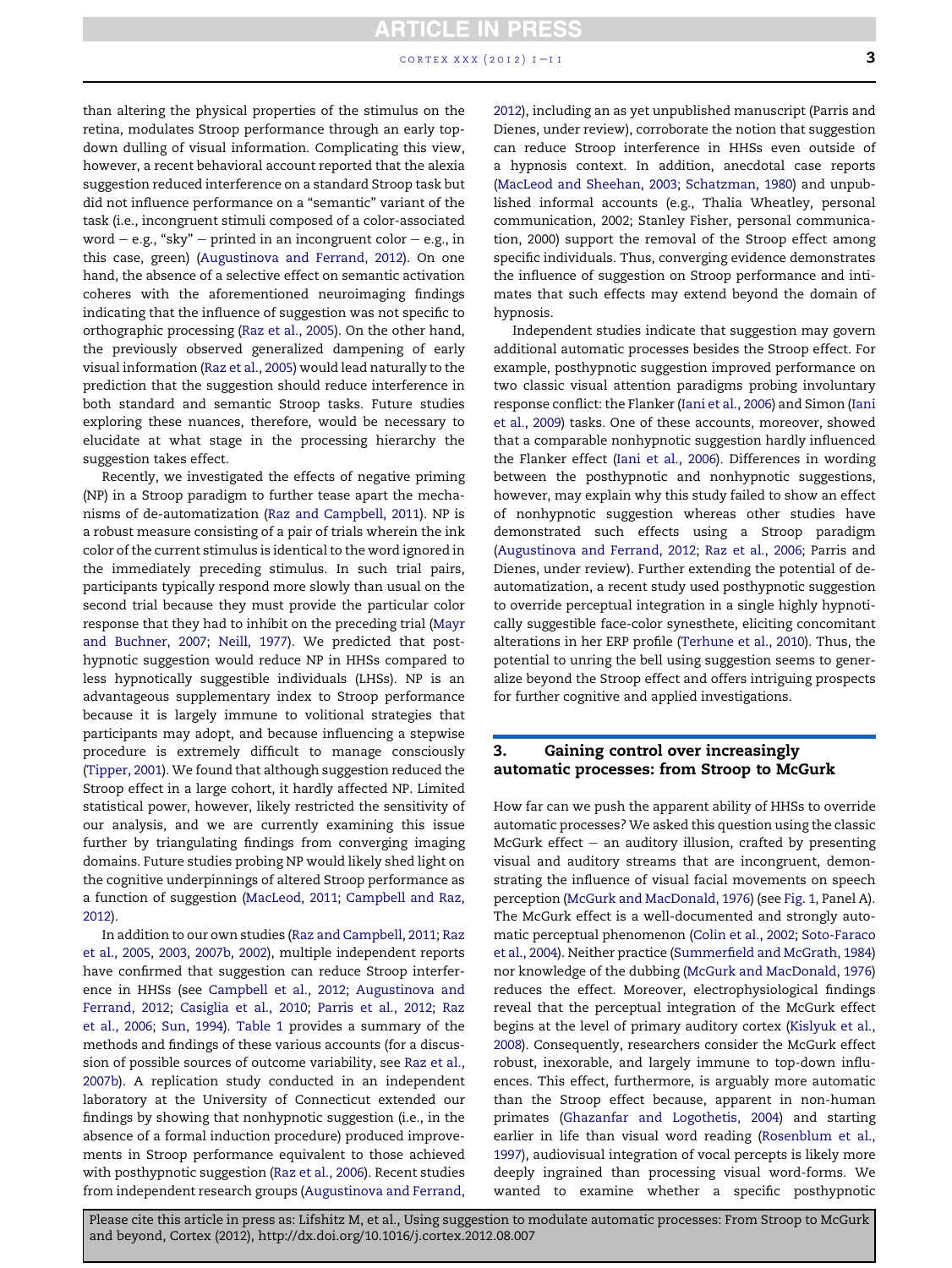#### <span id="page-3-0"></span>**4** cortex xxx (2012)  $I-II$

| a function of suggestion.                                                                                                                                                                              |                                 |                                                                                             |                                                                       |                                                                                                                                                                                                                                                      |  |  |  |  |  |
|--------------------------------------------------------------------------------------------------------------------------------------------------------------------------------------------------------|---------------------------------|---------------------------------------------------------------------------------------------|-----------------------------------------------------------------------|------------------------------------------------------------------------------------------------------------------------------------------------------------------------------------------------------------------------------------------------------|--|--|--|--|--|
|                                                                                                                                                                                                        | Type of suggestion              | N                                                                                           | Methods                                                               | Findings                                                                                                                                                                                                                                             |  |  |  |  |  |
| Stroop studies conducted by Raz<br>Raz et al., 2002                                                                                                                                                    | Posthypnotic                    | 32                                                                                          | Behavioral                                                            | Following suggestion, Stroop<br>interference among HHSs did<br>not differ significantly from<br>zero, intimating complete<br>elimination of Stroop<br>interference                                                                                   |  |  |  |  |  |
| Raz et al., 2003                                                                                                                                                                                       | Posthypnotic                    | 12                                                                                          | Cycloplegia -<br>paralysis<br>of the ciliary<br>muscles of<br>the eye | Preventing optical<br>accommodation did not<br>hinder the ability of suggestion<br>to seemingly eliminate Stroop<br>interference                                                                                                                     |  |  |  |  |  |
| Raz et al., 2005                                                                                                                                                                                       | Posthypnotic                    | 16                                                                                          | Combined fMRI<br>and ERP                                              | Reduced Stroop interference<br>was accompanied by a<br>generalized dampening of<br>early visual information<br>(decreased amplitude of the<br>N100 and P100 components)<br>and reduced conflict processing<br>(diminished fMRI signal in the<br>ACC) |  |  |  |  |  |
| Raz et al., 2007b                                                                                                                                                                                      | Posthypnotic                    | 49 (HHSs only)                                                                              | Behavioral                                                            | Suggestion significantly<br>reduced Stroop interference                                                                                                                                                                                              |  |  |  |  |  |
| Raz and Campbell, 2011                                                                                                                                                                                 | Posthypnotic                    | 83 (re-analysis of<br>data from Raz et al.<br>(2007), with additional<br>data from 34 LHSs) | Behavioral, NP                                                        | Suggestion reduced Stroop<br>interference in HHSs and to<br>a lesser extent in LHSs, but<br>hardly influenced the NP effect                                                                                                                          |  |  |  |  |  |
| Independent replications<br>Schatzman, 1980                                                                                                                                                            | Hypnotic                        | $\mathbf{1}$                                                                                | Clinical case study                                                   | A suggestion to regress back<br>to the age of three reduced the<br>Stroop effect                                                                                                                                                                     |  |  |  |  |  |
| Sun, 1994                                                                                                                                                                                              | Hypnotic and<br>nonhypnotic     | 24                                                                                          | Behavioral                                                            | Hypnotic, but not nonhypnotic,<br>suggestion reduced Stroop<br>interference                                                                                                                                                                          |  |  |  |  |  |
| MacLeod and Sheehan,<br>2003                                                                                                                                                                           | Hypnotic                        | $\mathbf{1}$                                                                                | Laboratory case<br>study                                              | A suggestion administered<br>during hypnosis eliminated<br>Stroop interference in a single<br><b>HHS</b>                                                                                                                                             |  |  |  |  |  |
| Raz et al., 2006 (although<br>Raz provided the<br>main impetus behind<br>this study, an independent<br>group of researchers at<br>the University of<br>Connecticut collected<br>and analyzed the data) | Posthypnotic and<br>nonhypnotic | 25 (HHSs only)                                                                              | Behavioral                                                            | Nonhypnotic suggestion<br>reduced Stroop interference<br>comparably to posthypnotic<br>suggestion                                                                                                                                                    |  |  |  |  |  |
| Casiglia et al., 2010                                                                                                                                                                                  | Posthypnotic                    | 12                                                                                          | ERP, cardiovascular<br>monitoring                                     | Improved Stroop performance<br>was accompanied by reduced<br>reflexive vasoconstriction and<br>increased amplitude of a late<br>fronto-parietal brain potential                                                                                      |  |  |  |  |  |
| Augustinova and<br>Ferrand, 2012                                                                                                                                                                       | Nonhypnotic                     | Experiment 1: 28<br>Experiment 2: 15                                                        | Behavioral, including<br>"semantic Stroop"<br>task                    | Suggestion reduced the Stroop<br>effect on a standard Stroop<br>task but not on a "semantic"<br>variant of the Stroop task                                                                                                                           |  |  |  |  |  |
| Parris et al., 2012                                                                                                                                                                                    | Posthypnotic                    | 19 (HHSs only)                                                                              | Behavioral                                                            | Suggestion reduced the Stroop<br>effect only on trials with short<br>stimulus-response intervals                                                                                                                                                     |  |  |  |  |  |
| Parris and Dienes,<br>under review                                                                                                                                                                     | Nonhypnotic                     | 24 (8 HHSs, 8 LHSs,<br>8 medium hypnotically<br>suggestibles)                               | Behavioral                                                            | Nonhypnotic suggestion<br>reduced the Stroop effect                                                                                                                                                                                                  |  |  |  |  |  |

# Table  $1$  – Summary of studies demonstrating reduced Stroop interference and related de-automatization effects as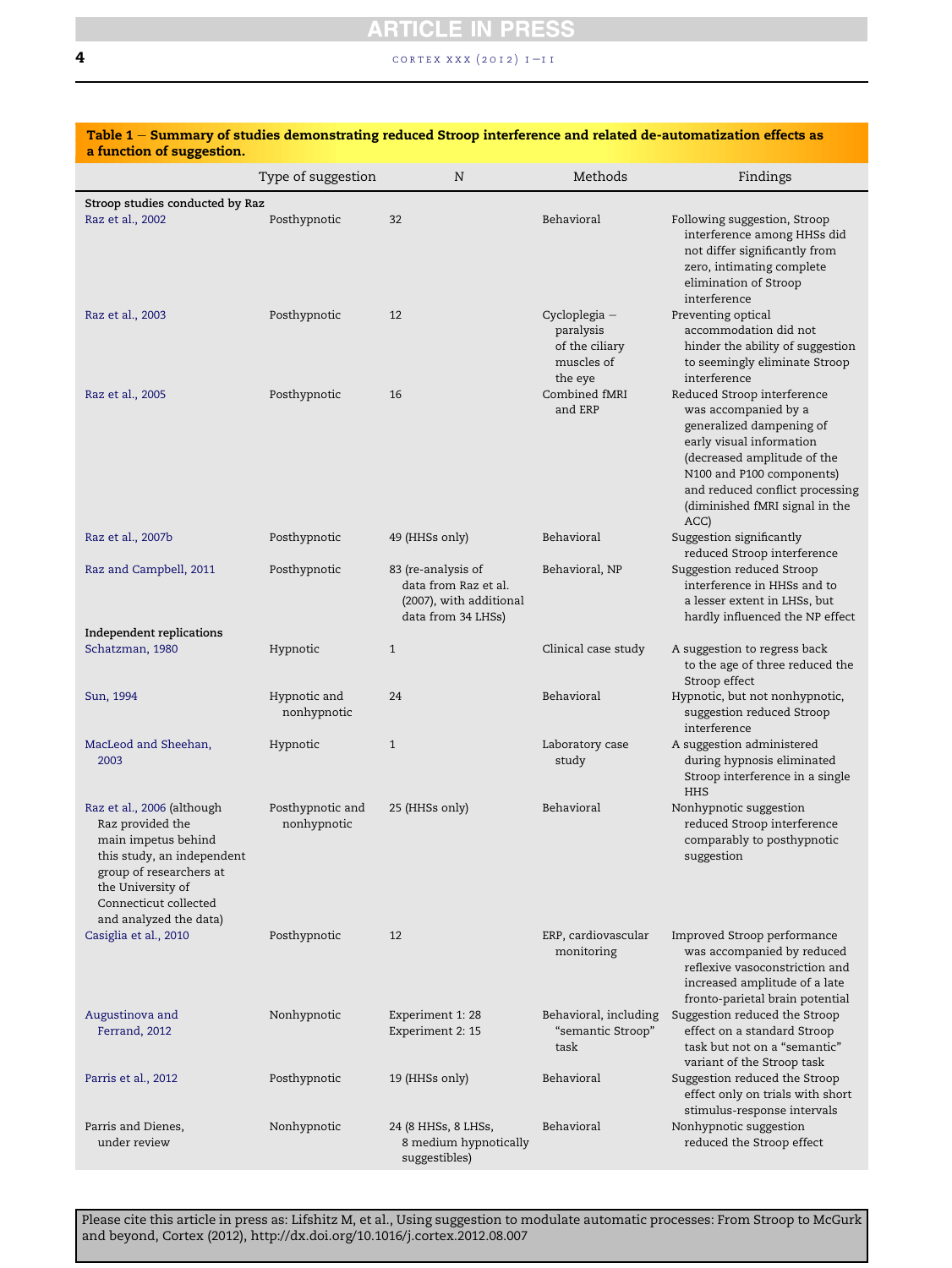### **CLE IN PRES**

#### CORTEX XXX  $(2012)$  1 – [1 1](http://dx.doi.org/10.1016/j.cortex.2012.08.007)

<span id="page-4-0"></span>

| Table $1 - (continued)$                      |                                 |              |   |                                                  |                                                                                                                                                                                              |
|----------------------------------------------|---------------------------------|--------------|---|--------------------------------------------------|----------------------------------------------------------------------------------------------------------------------------------------------------------------------------------------------|
|                                              | Type of suggestion              |              | N | Methods                                          | Findings                                                                                                                                                                                     |
| Conceptual replications<br>Iani et al., 2006 | Posthypnotic and<br>nonhypnotic | 16           |   | Behavioral, Flanker<br>task                      | Only posthypnotic suggestion<br>reduced the Flanker<br>compatibility effect.<br>Differences in wording<br>may account for why the<br>nonhypnotic suggestion<br>hardly influenced performance |
| Iani et al., 2009                            | Posthypnotic                    | 28           |   | Behavioral,<br>Simon task                        | Suggestion significantly<br>reduced the interference<br>of task-irrelevant arrow<br>stimuli on a Simon task                                                                                  |
| Terhune et al., 2010                         | Posthypnotic                    | $\mathbf{1}$ |   | ERP, perceptual<br>integration<br>in synesthesia | Suggestion diminished<br>behavioral and ERP markers<br>of face-color response conflict<br>in a single highly hypnotically<br>suggestible synesthete.                                         |





suggestion could reduce illusory speech sounds and improve correct auditory identifications on the McGurk task.

We conducted a pilot study investigating whether suggestion could reduce the McGurk illusion in 12 healthy volunteers, following an experimental design similar to that used in previous Stroop studies with suggestion (e.g., [Raz et al., 2002](#page-10-0)). We screened participants for hypnotic suggestibility using both the Harvard Group Scale of Hypnotic Susceptibility, Form A (HGSHS:A; [Shor and Orne, 1962](#page-10-0)) and the Stanford Hypnotic Susceptibility Scale, Form C (SHSS:C; [Weitzenhoffer and](#page-10-0) [Hilgard, 1962\)](#page-10-0). Using a counterbalanced order, we ran six HHSs (scoring 10-11 out of a possible 11 on the SHSS:C; top 5% of HGSHS:A) and six LHSs (scoring  $0-1$  of a possible 11 on the SHSS:C; bottom 5% of HGSHS:A) on a standard McGurk paradigm under two conditions. In one condition we provided all participants with a posthypnotic suggestion to view the auditory and visual components of the audiovisual stimuli as disparate information streams, exhorting priority to the auditory input while crisply viewing the visual information. In the other condition we provided no suggestion. After each trial, participants reported the speech sound that they had heard. As in each of the following pilot studies, an experimenter was present at all times to monitor ocular stance and direction of gaze.

Sitting at a chinrest-headrest setup, participants viewed stimuli from a distance of 52 cm. A flat screen and two adjacent loudspeakers delivered the audiovisual information. Each McGurk session included a random order of 30 incongruent and 40 congruent trials. During each trial, a video clip presented the face of a female English speaker pronouncing consonant-vowel syllables. Congruent audiovisual stimuli (/ba/, /da/, /ga/, and /va/) consisted of audio of a consonantvowel coupled with video of the same consonant-vowel. Incongruent audiovisual stimuli consisted of auditory /ba/ dubbed over visual /va/, /da/, or /ga/.

We calculated the proportion of illusory auditory perceptions on incongruent trials, for each group  $-$  HHSs or LHSs  $$ both with and without posthypnotic suggestion. Experimental  $order - whether$  participants experienced suggestion first or second – was not significant. A  $2 \times 2$  repeated-measures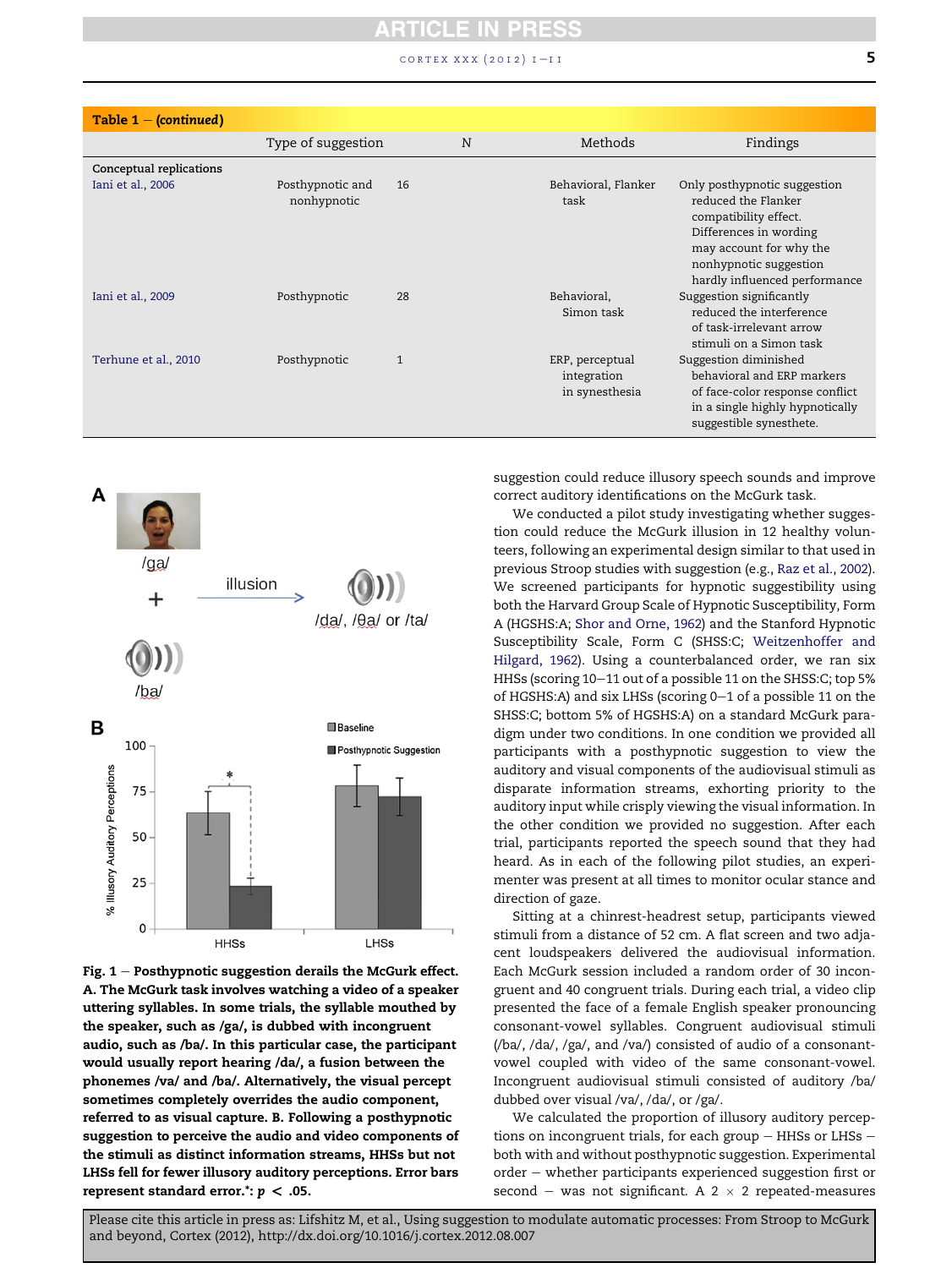ANOVA yielded a significant interaction between group and suggestion for the proportion of total auditory illusions  $(F_{1,10} = 6.272, p < .05, \eta^2 = .227)$ . Planned comparisons revealed that following a posthypnotic suggestion to construe the audio and video components of the audiovisual stimuli as separate information streams, HHSs fell for fewer auditory illusions ( $t_5 = 3.487$ ,  $p < .05$ ,  $n^2 = .709$ ) while the performance of LHSs did not change significantly ([Fig. 1](#page-4-0)). Thus, suggestion appears to reduce the McGurk effect in HHSs.

In a follow-up study, we leveraged the McGurk deautomatization paradigm to test an influential theory of hypnosis that views expectations as a primary determinant of hypnotic suggestibility ([Lifshitz et al., 2012](#page-9-0)a). In this study, we tested only participants who were unscreened for hypnotic suggestibility. We experimentally modified expectations to convince participants that they could respond strongly to suggestions for changes in their perception. Regardless of heightened expectation, however, we found no group effects indicating that these unscreened participants were able to override the McGurk effect following suggestion. These findings intimate that expectation alone is insufficient to promote responses associated with high hypnotic suggestibility, including overriding the automaticity of the McGurk effect.

Altogether, our preliminary findings with the McGurk effect intimate that a specific posthypnotic suggestion can alter the ballistic nature of a highly automatic effect in HHSs but not less suggestible participants. At least for HHSs, therefore, deeply ingrained mental operations  $-$  potentially even more involuntary than the Stroop effect  $-$  may be more controllable than previously presumed.

#### 4. Moving in the opposite direction: can suggestion "automatize" effortful processes without practice?

At least for some individuals, suggestion seems capable of shifting certain automatic processes back into the purview of control. Little is known, however, about the influence of topdown mechanisms on the automatization of controlled processes. Extended exposure or practice is capable of propelling some controlled processes into the realm of automatic performance (e.g., a neophyte becoming a proficient reader). On the other hand, our research with the Stroop and McGurk effects indicates that specific suggestions can obviate automatic processes, including turning a proficient reader into an ostensible analphabet (e.g., [Raz et al., 2002;](#page-10-0) see Section [2](#page-1-0) above). To further explore these nuances, we have initiated a related yet distinct research trajectory investigating whether suggestion can shift cognitive processes in the opposite direction  $-$  i.e., from controlled to automatic  $-$  without extensive practice. Preliminary support for this prospect comes from a study by [Cohen Kadosh et al. \(2009\),](#page-9-0) which reported that a posthypnotic suggestion engendered digit-color synesthesia effects in HHSs by facilitating cross-modal perceptual integration [\(Cohen Kadosh et al., 2009\)](#page-9-0). We are presently exploring the potential of inducing automaticity by investigating the influence of suggestion on two robust and well-studied cognitive processes: motion perception and visual search.

#### 4.1. The masked diamond paradigm (MDP)

To explore the use of hypnotic suggestion in automatizing a controlled process, we adapted the MDP  $-$  a welldocumented visual task in which an absence of critical visual information suffices to transform an otherwise easy task into a difficult, even intractable, one ([Lorenceau and](#page-9-0) [Shiffrar, 1992;](#page-9-0) [McDermott et al., 2001\)](#page-9-0). Specifically, we are currently examining whether suggesting the presence of  $critical$  visual occluders  $-$  necessary for automatic perceptual processing in the  $MDP - \text{could convert}$  an effortful task into one that is effortless.

The MDP requires participants to identify the direction of moving geometric figures (e.g., clockwise, counterclockwise) with invisible apexes. When a visual mask occludes the invisible apexes, motion detection is immediate and effortless; without the occluding masks, however, determining the direction of motion is difficult (see [http://razlab.mcgill.ca/](http://razlab.mcgill.ca/demomotrak.html) [demomotrak.html\)](http://razlab.mcgill.ca/demomotrak.html). Based on the MDP, we designed a 10-min behavioral assessment to measure accuracy and reaction time. Emphasizing both speed and accuracy to all participants, a computer program introduced the task through a brief interactive demonstration featuring trials with and without occluders. The program recorded reaction time and accuracy and provided feedback (correct or incorrect) on six training trials, followed by 72 experimental trials containing neither feedback nor occluders. Our pilot study included eight HHSs (scoring 9-12 on the HGSHS:A) and nine LHSs (scoring 0-3 on the HGSHS:A) who completed the task on two occasions  $-$  baseline and, approximately 1 week later, following a brief live hypnotic induction and a specific suggestion to visualize imaginary (i.e., non-existent) visual occluders that would allow rapid and accurate performance. Following the hypothesis that hypnotic suggestion is capable of automatizing a difficult controlled process, we expected HHSs, more than LHSs, to show faster reaction times and improved accuracy as a function of suggestion [\(Fig. 2\)](#page-6-0).

A 2  $\times$  2 repeated-measures ANOVA yielded a significant interaction ( $F_{1,15} = 8.319$ ,  $p < .05$ ;  $\eta^2 = .287$ ) between suggestion and group for accuracy scores (i.e., percent correct). In addition, we found a marginally significant main effect of suggestion on mean reaction times ( $F_{1,15} = 3.913$ ,  $p = .067$ ;  $\eta^2$  = .207). Of importance, planned comparisons showed that HHSs but not LHSs performed the task with greater accuracy following suggestion ( $t_7 = -5.709$ ,  $p < .001$ ,  $\eta^2 = .823$ ), intimating that they successfully visualized the occluding masks. These early findings support the notion that suggestion may allow specific individuals to recruit cognitive processes (i.e., visualization) that are ordinarily less accessible to conscious will. By rendering a difficult task easier, therefore, suggestion appears to bridge the gap toward automaticity.

#### 4.2. Pop out in visual search

Visual search provides another useful vehicle for investigating whether atypical attention can transform a typically effortful process into one that is more automatic. In classical visual search tasks, target objects usually elicit "pop-out" effects if they display salient features (e.g., bright colors or bold shapes) that are absent in distractor objects. The unique feature of the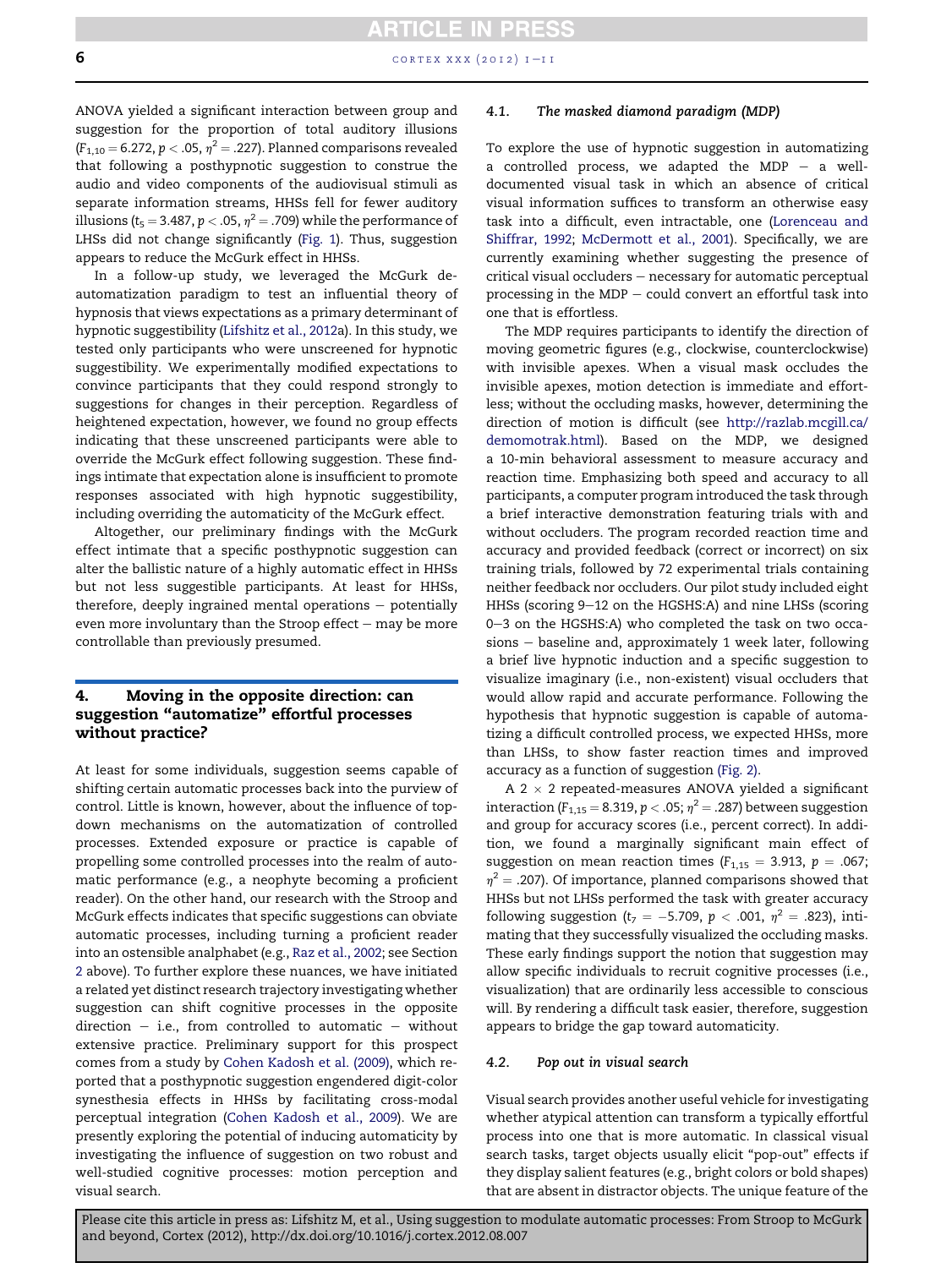#### CORTEX XXX  $(2012)$  I-II

<span id="page-6-0"></span>

Fig.  $2 -$  Suggestion improves reaction time and accuracy on the masked diamond task. A. A suggestion to hallucinate the critical visual occluders led to more accurate responses among HHSs but not LHSs. B. Although reaction time did not differ significantly between conditions, our data intimate a general trend toward faster responses following suggestion. Error bars represent standard error. \*\*:  $p < .001$ .

target guides attention automatically so that one immediately notices its presence [\(Wolfe and Horowitz, 2004\)](#page-10-0). We can observe differences in visual search tasks by analyzing both efficiency in search time and the relationship between search time and the number of objects present in the display (set size). Visual search paradigms that showcase salient target features and elicit pop-out effects typically generate faster search times and a weaker relationship between set size and search speed ([Treisman et al., 1992\)](#page-10-0). When pop out is absent the visual search reflects a serial task  $-$  the participant must consciously scan all objects in the display. With pop out, however, the search becomes a parallel, pre-attentive, task and is largely unaffected by the number of distractor objects [\(Treisman and Gelade, 1980\)](#page-10-0).

Behavioral ([Smilek et al., 2006](#page-10-0)) and eye-tracking ([Watson](#page-10-0) [et al., 2010\)](#page-10-0) studies report that top-down processes (e.g., specific cognitive strategies) may influence performance on visual search tasks. Compared to actively scanning for the target, attending passively  $-$  i.e., relaxing and allowing the target to pop out on its own  $-$  seems to promote efficient visual search ([Smilek et al., 2006](#page-10-0)). Eye-tracking during visual search, moreover, reveals distinct oculomotor patterns associated with "active scanning" versus "passive attendance" [\(Watson et al., 2010\)](#page-10-0). Improved performance may reflect the relaxation of executive processes manifest in active search that inhibit automatic sequences from guiding attention to salient pop-out features ([Smilek et al., 2006](#page-10-0)). Thus, we hypothesized that a specific top-down modulation in the form of suggestion would improve the efficiency of visual search.

To investigate whether posthypnotic suggestion can modulate the automaticity of visual search and promote popout effects among HHSs, we conducted a preliminary study testing six HHSs (scoring  $9-11$  on the SHSS:C; top 5% of HGSHS:A) and six LHSs (scoring 0-2 on the SHSS:C; bottom 5% of HGSHS:A) on three categories of visual search tasks adapted from [Treisman and Gelade \(1980\).](#page-10-0) The three tasks were (1) search for a target "O" or "T" among distractor "Q"s or "L"s, respectively; (2) search for a particular colored letter among distractors that match either the target letter or the target color; and (3) search for a letter among digits. Each task contained two trial types (target present and target absent) and two set sizes (6 objects and 16 objects) pseudo-randomly intermixed with an equal ratio. Seated at a chinrest and viewing stimuli on a flat panel display, participants were instructed to indicate via keypress as quickly and accurately as possible whether the target was present or absent.

Following a posthypnotic suggestion to see the target pop out effortlessly from the distractors, HHSs displayed a significantly shallower slope of the search times between the two set sizes when averaging across all visual search tasks and trial types ( $F_{1,10} = 6.17$ ,  $p < .05$ ). These results indicate that the number of distractors generally exerted less influence over the efficiency of the search. In addition, following suggestion HHSs demonstrated significantly faster search times across tasks and trial types ( $F_{1,10} = 18.62$ ,  $p < .01$ ). [Fig. 3](#page-7-0) shows preliminary results from the three tasks for HHSs, at baseline and following the posthypnotic suggestion for visual pop out. These early findings, together with the abovementioned research on motion perception, support the prospect of using suggestion to improve performance on effortful tasks and perhaps render these processes more automatic without extensive exposure or practice.

#### 5. Discussion

Here we show that, under certain conditions and using a specific population, suggestion appears to modulate the automaticity of cognitive processes. Extending our research from Stroop to McGurk, we present preliminary findings showing that specific suggestions may allow HHSs to override involuntary audiovisual integration in speech perception, a process likely even more ballistic than Stroop word reading. Furthermore, we report pilot findings indicating that topdown influences could potentially regulate automaticity in the opposite direction  $-$  shifting effortful processes, including obscured motion perception and inefficient visual search, toward more effortless computations. The present paper offers illustrative sketches of these ongoing research efforts, and we hope to soon publish comprehensive experimental reports on these themes. Moreover, while we have considered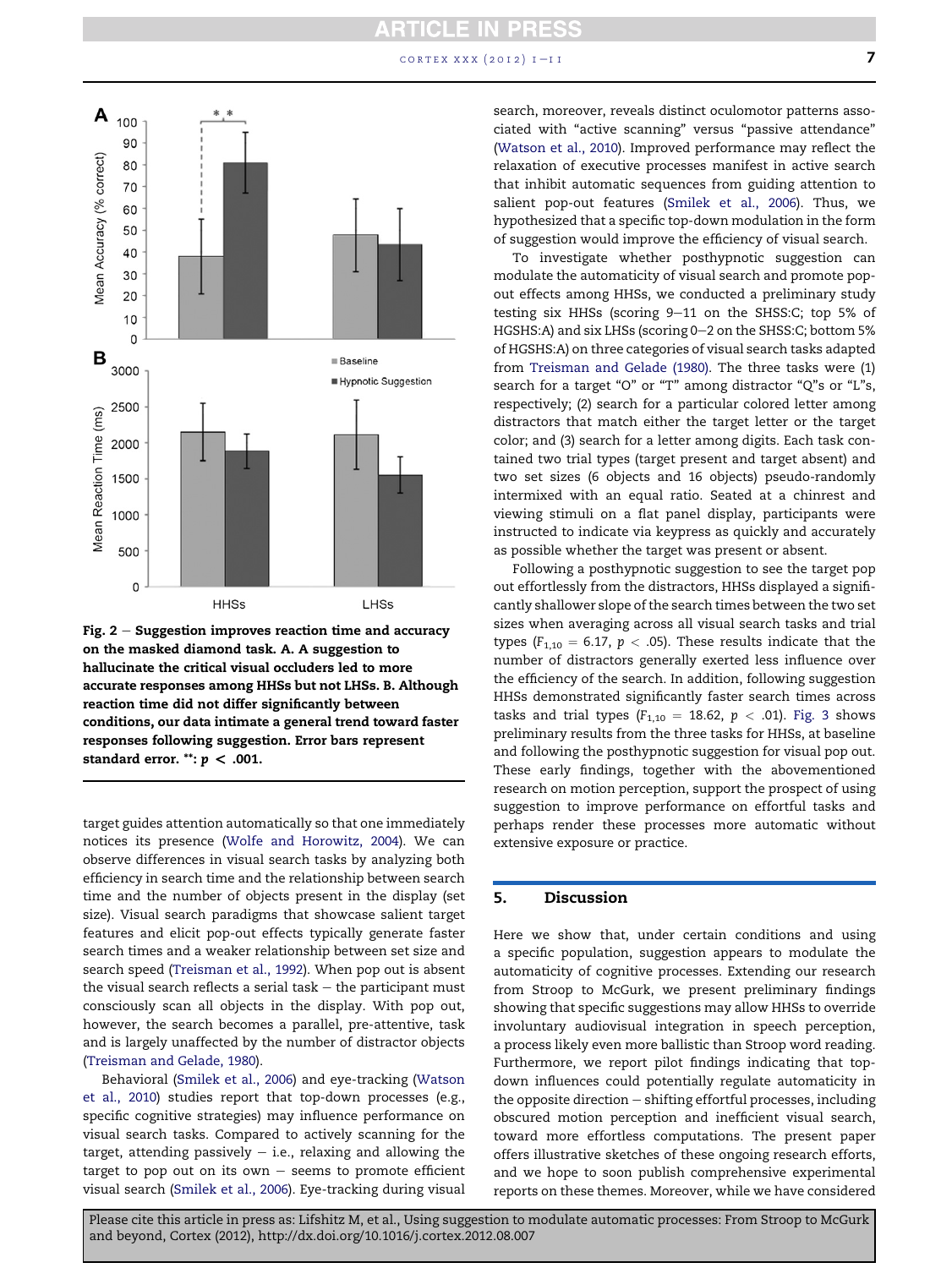<span id="page-7-0"></span>

Fig.  $3$  – Posthypnotic suggestion automatizes pop out in visual search. Following a posthypnotic suggestion to see the target pop out from the distractors, HHSs demonstrated a significantly shallower slope of the relationship between search times and set size across all visual search tasks and trial types ( $p < .05$ ). Compared to baseline, moreover, the suggestion produced significantly faster search times among HHSs ( $p < .01$ ).

these effects within a specific theoretical framework pertaining to involuntary processes, alternative perspectives on automaticity may provide additional prospects for interpreting these data (e.g., [Moors and De Houwer, 2006](#page-9-0)). Regaining control over an automatic process, or vice versa, holds fundamental implications for clinical interventions and paves the road to a more scientific understanding of volitional control in health as well as in pathology.

Recent accounts report reduction in the frequency and intensity of tics in individuals diagnosed with Tourette's syndrome following behavioral interventions using variations of suggestion to address the largely involuntary nature of such tics [\(Piacentini et al., 2010](#page-10-0); [Raz, 2012](#page-10-0); [Raz et al., 2007a](#page-10-0), [2009](#page-10-0); [Woods et al., 2011](#page-10-0)). These behavioral approaches for managing Tourette's syndrome  $-$  including function-based and habit-reversal training interventions  $-$  use the power of verbal suggestion and instruction to invoke tangible mindbody regulation. In addition to underscoring an evidencebased nonpharmacological intervention, these studies employ a supportive psychotherapy and education control treatment as "placebo" comparators  $-$  an improvement over many studies of psychotherapeutic interventions that use only no treatment or wait-list controls. Such research efforts carefully navigate the psychology-biology interface while highlighting the applied and therapeutic potential of deautomatization.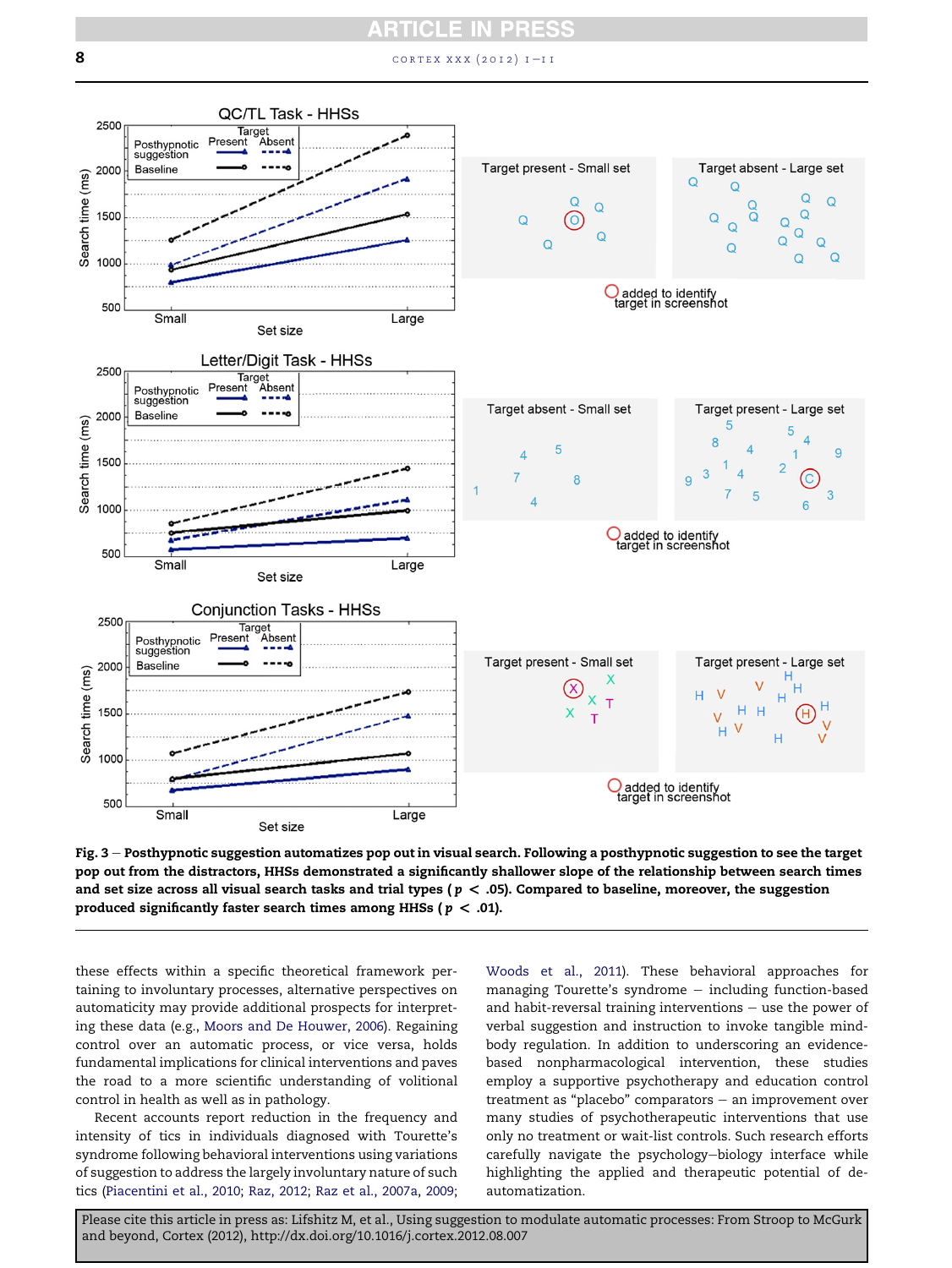#### $CORTEX XXX (2012) I-II$

<span id="page-8-0"></span>Other forms of atypical attention, including various contemplative practices, may provide additional means of gaining control over automatic processes [\(Lifshitz et al.,](#page-9-0) [2012](#page-9-0)b). For example, specific meditative practices appear to override habitual neural responses associated with spontaneous semantic thought ([Pagnoni et al., 2008\)](#page-10-0), involuntary emotional reactivity [\(Farb et al., 2010;](#page-9-0) [Taylor et al., 2011](#page-10-0)), and pain perception (Brown and Jones, 2010; [Gard et al., 2011;](#page-9-0) [Grant et al., 2011;](#page-9-0) [Zeidan et al., 2011](#page-10-0)). Recent accounts, moreover, indicate that certain forms of meditation may derail the mind's tendency to wander to task-unrelated thoughts [\(Mrazek et al., 2012\)](#page-9-0), perhaps by altering activity among resting state networks of the brain including the default mode network (Brewer et al., 2011; [Farb et al., 2007;](#page-9-0) [Hasenkamp and Barsalou, 2012;](#page-9-0) [Jang et al., 2011](#page-9-0); [Josipovic](#page-9-0) [et al., 2012;](#page-9-0) [Pagnoni, 2012](#page-9-0); [Taylor et al., 2012\)](#page-10-0). Thus, deliberate mental training provides a promising means of regaining control over deeply ingrained processes.

In addition to overriding undesirable patterns of behavior and cognition, contemplative practices aim to cultivate wholesome mental capacities including attention regulation and meta-awareness [\(Lutz et al., 2008](#page-9-0)). Traditional accounts of Buddhist meditation, for example, describe a learning curve wherein sustained attention initially requires a great deal of exertion but later becomes effortless. In line with such phenomenological descriptions, an fMRI study of concentrative meditation reported that highly-experienced practitioners demonstrated improved sustained attention but showed reduced activity in brain areas associated with attention (Brefczynski-Lewis et al., 2007). These results intimate that certain meditative practices may automatize the control of attention and reduce the amount of neural resources required to sustain single-pointed concentration. Furthermore, this improvement in sustained attention likely reflects the de-automatization of habitual fixation on distracting stimuli including task-unrelated thoughts and sensations. Such findings, therefore, highlight the dynamic interplay between automatization and de-automatization in atypical attention and point to the potential of meditative practices to promote other beneficial qualities such as positive affect and compassion [\(Davidson and McEwen, 2012](#page-9-0)).

Although meditation is not the same as hypnosis, comparing the modulation of automatic processes across these unique and overlapping practices may help illuminate the neural underpinnings of cognitive control (for a special issue dedicated to juxtaposing hypnosis and meditation, see [Lifshitz and Raz, 2012](#page-9-0)). Similar to our findings involving suggestion, several studies indicate that meditation may lead to reductions in Stroop interference (Alexander et al., 1989; [Moore and Malinowski, 2009](#page-9-0); [Wenk-Sormaz, 2005\)](#page-10-0). Furthermore, recent neuroimaging accounts report that, in response to incongruent Stroop stimuli, experienced meditators displayed reduced fMRI signal in the anterior cingulate cortex (ACC) [\(Kozasa et al., 2012](#page-9-0)) and increased error-related nega-tivity [\(Teper and Inzlicht, 2012](#page-10-0))  $-$  an early ERP component associated with error detection (for a review, see [Hajcak,](#page-9-0) [2012](#page-9-0)). These results align with the findings of our studies using posthypnotic suggestion to govern Stroop processing, which likewise demonstrated reduced ACC activity [\(Raz et al.,](#page-10-0) [2005](#page-10-0)) and, albeit yet unpublished, altered error-related

negativity. Future research would be necessary to elucidate these apparent intersections and further explore the mechanisms supporting the modulation of automaticity as a function of hypnosis and meditation. We hope to report on such efforts before long.

#### Acknowledgments

This research was supported in part by funding to Amir Raz from the Canada Research Chair program and both Discovery and Discovery Acceleration Supplemental grants from the Natural Sciences and Engineering Research Council of Canada.

#### references

- Alexander C, Langer E, Newman R, Chandler H, and Davies J. Transcendental meditation, mindfulness, and longevity: An experimental study with the elderly. Journal of Personality and Social Psychology, 57(6): 950-964, 1989.
- Augustinova M and Ferrand L. Suggestion does not de-automatize word reading: Evidence from the semantically based Stroop task. Psychonomic Bulletin and Review, 19(3): 521-527, 2012.
- Besner D. The myth of ballistic processing: Evidence from Stroop's paradigm. Psychonomic Bulletin and Review, 8(2): 324-330, 2001.
- Besner D and Stolz J. Context dependency in Stroop's paradigm: When are words treated as nonlinguistic objects? Canadian Journal of Experimental Psychology, 53(4): 374-380, 1999a.
- Besner D and Stolz JA. Unconsciously controlled processing: The Stroop effect reconsidered. Psychonomic Bulletin and Review, 6(3): 449-455, 1999b.
- Besner D and Stolz JA. What kind of attention modulates the Stroop effect? Psychonomic Bulletin and Review, 6(1): 99-104, 1999c.
- Besner D, Stolz JA, and Boutilier C. The Stroop effect and the myth of automaticity. Psychonomic Bulletin and Review, 4(2): 221-225, 1997.
- Brefczynski-Lewis JA, Lutz A, Schaefer HS, Levinson DB, and Davidson RJ. Neural correlates of attentional expertise in longterm meditation practitioners. Proceedings of the National Academy of Sciences of the United States of America, 104(27): 11483-11488, 2007.
- Brewer JA, Worhunsky PD, Gray JR, Tang YY, Weber J, and Kober H. Meditation experience is associated with differences in default mode network activity and connectivity. Proceedings of the National Academy of Sciences of the United States of America, 108(50): 20254-20259, 2011.
- Brown CA and Jones AKP. Meditation experience predicts less negative appraisal of pain: Electrophysiological evidence for the involvement of anticipatory neural responses. Pain, 150(3): 428e438, 2010.
- Campbell NKJ and Raz A. Subsidiary analysis of different Stroopembedded negative priming trials. Consciousness and Cognition, 21(3): 1586-1590, 2012.
- Campbell NKJ, Blinderman I, Lifshitz M, and Raz A. Converging evidence for de-automatizationas a function of suggestion. Consciousness and Cognition, 21(3): 1579-1581, 2012.
- Casiglia E, Schiff S, Facco E, Gabbana A, Tikhonoff V, Schiavon L, et al. Neurophysiological correlates of post-hypnotic alexia: A controlled study with Stroop test. American Journal of Clinical Hypnosis, 52(3): 219-233, 2010.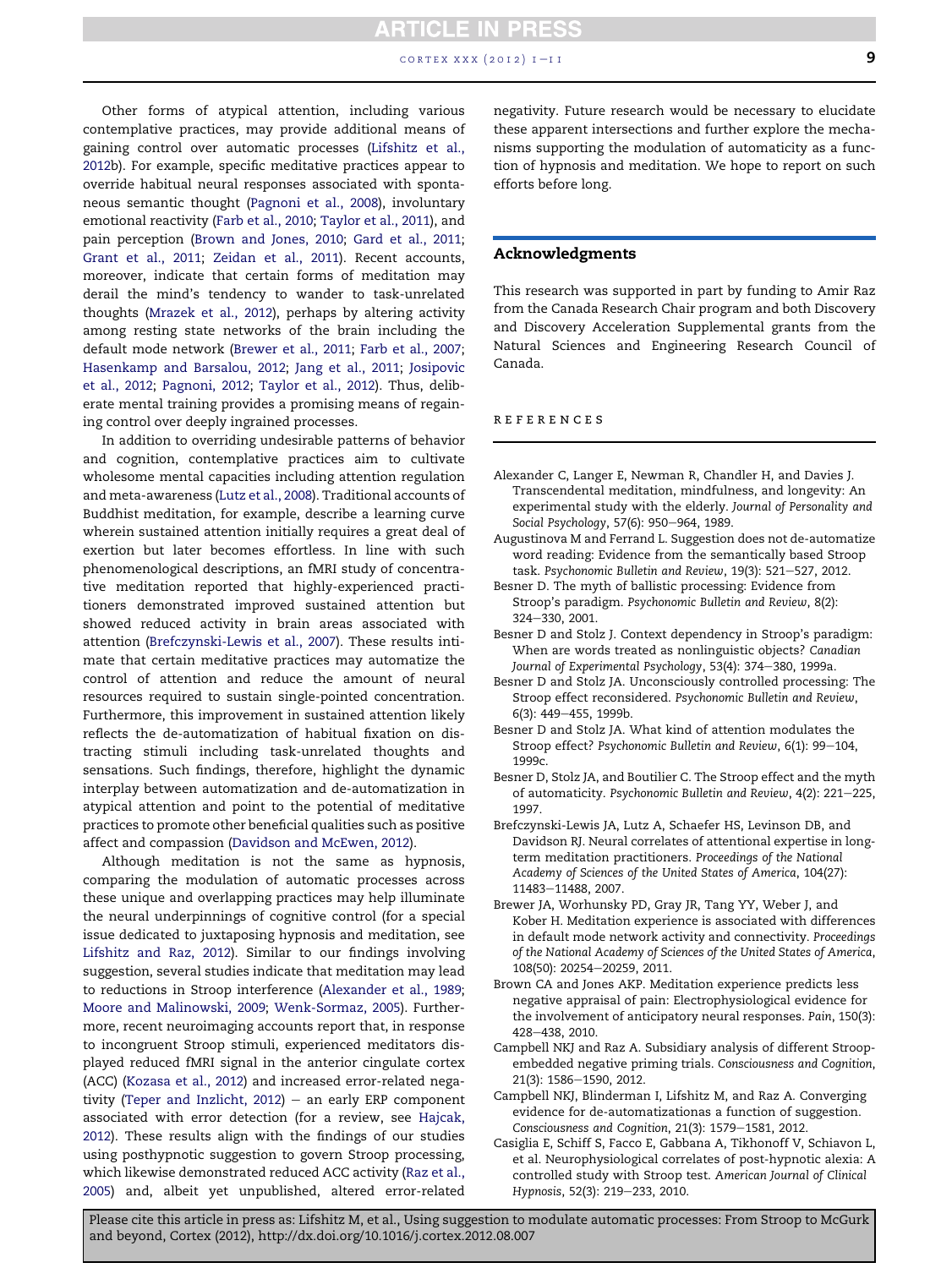#### <span id="page-9-0"></span>**10** cortex xxx (2012)  $I-II$

- Cohen Kadosh R, Henik A, Catena A, Walsh V, and Fuentes LJ. Induced cross-modal synaesthetic experience without abnormal neuronal connections. Psychological Science, 20(2): 258-265, 2009.
- Colin C, Radeau M, Soquet A, Demolin D, Colin F, and Deltenre P. Mismatch negativity evoked by the McGurk-MacDonald effect: A phonetic representation within short-term memory. Clinical Neurophysiology, 113(4): 495-506, 2002.
- Davidson RJ and McEwen BS. Social influences on neuroplasticity: Stress and interventions to promote well-being. Nature Neuroscience, 15(5): 689-695, 2012.
- Dishon-Berkovits M and Algom D. The Stroop effect: It is not the robust phenomenon that you have thought it to be. Memory and Cognition, 28(8): 1437-1449, 2000.
- Farb NAS, Anderson AK, Mayberg H, Bean J, McKeon D, and Segal ZV. Minding one's emotions: Mindfulness training alters the neural expression of sadness. Emotion,  $10(1)$ : 25-33, 2010.
- Farb NAS, Segal ZV, Mayberg H, Bean J, McKeon D, Fatima Z, et al. Attending to the present: Mindfulness meditation reveals distinct neural modes of self-reference. Social Cognitive and Affective Neuroscience, 2(4): 313-322, 2007.
- Gard T, Hölzel BK, Sack AT, Hempel H, Lazar SW, Vaitl D, et al. Pain attenuation through mindfulness is associated with decreased cognitive control and increased sensory processing in the brain. Cerebral Cortex, http://dx.doi.org/10.1093/cercor/ bhr352 2011.
- Ghazanfar AA and Logothetis NK. Neuroperception: Facial expressions linked to monkey calls. Nature, 423(6943): 937-938, 2004.
- Goldfarb L, Aisenberg D, and Henik A. Think the thought, walk the walk  $-$  Social priming reduces the Stroop effect. Cognition, 118(2): 193-200, 2011.
- Grant JA, Courtemanche J, and Rainville P. A non-elaborative mental stance and decoupling of executive and pain-related cortices predicts low pain sensitivity in Zen meditators. Pain, 152(1): 150-156, 2011.
- Hajcak G. What we've learned from mistakes: Insights from errorrelated brain activity. Current Directions in Psychological Science, 21(2): 101-106, 2012.
- Hasenkamp W and Barsalou LW. Effects of meditation experience on functional connectivity of distributed brain networks. Frontiers in Human Neuroscience, 6 2012.
- Iani C, Ricci F, Baroni G, and Rubichi S. Attention control and susceptibility to hypnosis. Consciousness and Cognition, 18(4): 856-863, 2009.
- Iani C, Ricci F, Gherri E, and Rubichi S. Hypnotic suggestion modulates cognitive conflict: The case of the flanker compatibility effect. Psychological Science, 17(8): 721-727, 2006.
- Jang JH, Jung WH, Kang DH, Byun MS, Kwon SJ, Choi CH, et al. Increased default mode network connectivity associated with meditation. Neuroscience Letters, 487(3): 358-362, 2011.
- Josipovic Z, Dinstein I, Weber J, and Heeger DJ. Influence of meditation on anti-correlated networks in the brain. Frontiers in Human Neuroscience, 5 2012.
- Kihlstrom JF. The domain of hypnosis, revisited. In Nash M and Barnier A (Eds), Oxford Handbook of Hypnosis. Oxford: Oxford University Press, 2008: 21-52.
- Kirsch I, Cardeña E, Derbyshire S, Dienes Z, Heap M, Kallio S, et al. Definitions of hypnosis and hypnotizability and their relation to suggestion and suggestibility: A consensus statement. Contemporary Hypnosis and Integrative Therapy, 28(2): 107-111, 2011.
- Kislyuk DS, Möttönen R, and Sams M. Visual processing affects the neural basis of auditory discrimination. Journal of Cognitive Neuroscience, 20(12): 2175-2184, 2008.
- Kozasa EH, Sato JR, Lacerda SS, Barreiros MAM, Radvany J, Russell TA, et al. Meditation training increases brain efficiency in an attention task. NeuroImage, 59(1): 745-749, 2012.
- Kuhl J and Kazén M. Volitional facilitation of difficult intentions: Joint activation of intention memory and positive affect removes Stroop interference. Journal of Experimental Psychology: General, 128(3): 382-399, 1999.
- Lifshitz M, Howells C, and Raz A. Can expectation enhance response to suggestion? De-automatization illuminates a conundrum. Consciousness and Cognition, 21(2): 1001-1008, 2012a.
- Lifshitz M, Campbell NKJ, and Raz A. Varieties of attention in hypnosis and meditation. Consciousness and Cognition, 21(3): 1582-1583, 2012b.
- Lifshitz M and Raz A. Hypnosis and meditation: Vehicles of attention and suggestion. Journal of Mind-Body Regulation, 2(1):  $3 - 11$ , 2012.
- Long DL and Prat CS. Working memory and Stroop interference: An individual differences investigation. Memory and Cognition, 30(2): 294-301, 2002.
- Lorenceau J and Shiffrar M. The influence of terminators on motion integration across space. Vision Research, 32(2): 263-273, 1992.
- Lutz A, Slagter HA, Dunne JD, and Davidson RJ. Attention regulation and monitoring in meditation. Trends in Cognitive Sciences, 12(4): 163-169, 2008.

MacLeod CM and Dunbar K. Training and Stroop-like interference: Evidence for a continuum of automaticity. Journal of Experimental Psychology: Learning, Memory and Cognition, 14(1): 126-135, 1988.

- MacLeod CM. Half a century of research on the Stroop effect: An integrative review. Psychological Bulletin, 109(2): 163-203, 1991.
- MacLeod CM. The Stroop task: The "gold standard" of attentional measures. Journal of Experimental Psychology: General, 121(1):  $12 - 14$ , 1992.
- MacLeod CM. Hypnosis and the control of attention: Where to from here? Consciousness and Cognition, 20(2): 321-324, 2011.
- MacLeod CM and Sheehan PW. Hypnotic control of attention in the Stroop task: A historical footnote. Consciousness and Cognition, 12(3): 347-353, 2003.
- Mayr S and Buchner A. Negative priming as a memory phenomenon: A review of 20 years of negative priming research. Journal of Psychology, 215(1): 35-51, 2007.
- McDermott J, Weiss Y, and Adelson EH. Beyond junctions: Nonlocal form constraints on motion interpretation. Perception, 30(8): 905-923, 2001.
- McGurk H and MacDonald J. Hearing lips and seeing voices. Nature, 264(5588): 746-748, 1976.
- Melara RD and Algom D. Driven by information: A tectonic theory of Stroop effects. Psychological Review, 110(3): 422-471, 2003.
- Moore A and Malinowski P. Meditation, mindfulness and cognitive flexibility. Consciousness and Cognition, 18(1): 176-186, 2009.
- Moors A and De Houwer J. Automaticity: A theoretical and conceptual analysis. Psychological Bulletin, 132(2): 297-326, 2006.
- Mrazek MD, Smallwood J, and Schooler JW. Mindfulness and mind-wandering: Finding convergence through opposing constructs. Emotion, 12(3): 442-448, 2012.
- Neely JH and Kahan TA. Is semantic activation automatic? A critical re-evaluation. In Roediger III HL, Nairne JS, Neath I, and Surprenant AM (Eds), The Nature of Remembering: Essays in Honor of Robert G. Crowder. Washington: American Psychological Association Press, 2001: 69-93.
- Neill WT. Inhibitory and facilitatory processes in selective attention. Journal of Experimental Psychology: Human Perception and Performance, 3(3): 444-450, 1977.
- Oakley D and Halligan P. Hypnotic suggestion and cognitive neuroscience. Trends in Cognitive Sciences, 13(6): 264-270, 2009.
- Pagnoni G. Dynamical properties of BOLD activity from the ventral posteromedial cortex associated with meditation and